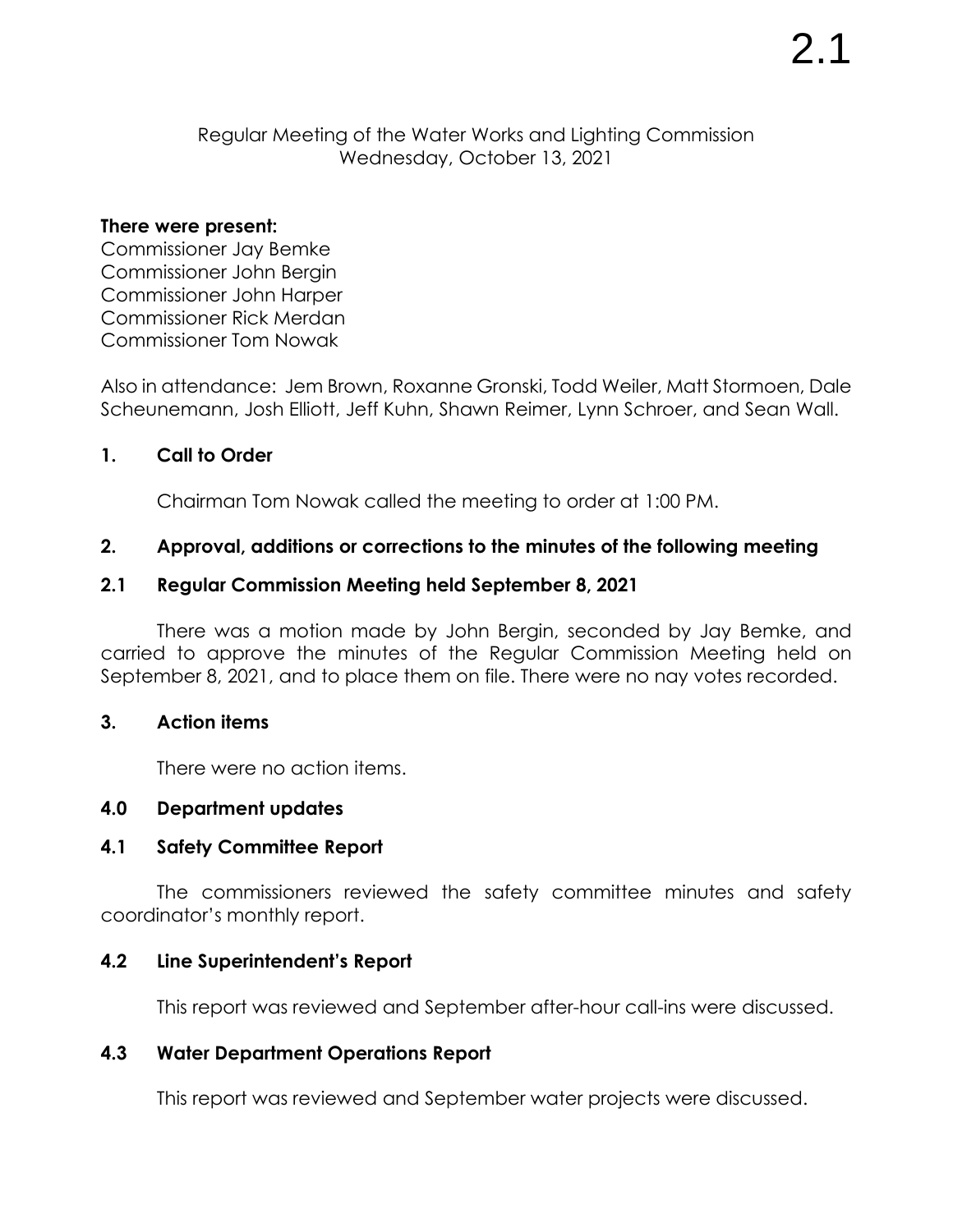## **4.4 Customer Support Supervisor's Report**

This report was reviewed and Energy Assistance/Crisis payments were discussed. These funds are available to eligible customers and Lynn Schroer stated that the funds for crisis payments are sent directly to WW&LC and can only be applied directly to the electric portion of a customer's account not to the water and sewer portion.

## **4.5 Director of Finance's Report**

This report was reviewed and the financial statements/cash flow reports were discussed at length.

# **4.6 Information System's Administrator's Report**

This report was reviewed and September projects were discussed.

# **4.7 Conservation Manager's Report**

This report was reviewed and the Focus on Energy LED lighting incentives for commercial customers was discussed.

# **4.8 Director of Engineering & Electric Operations**

This report was reviewed and discussed. As part of the yearly WDNR inspection of the water plant, WW&LC is being required to test the main building generator under load every three months. After meeting with the generator manufacturer, they are recommending that we replace the existing 1978 transfer switch with one that has the capability of running the weekly test under load with a seamless power transfer.

# **4.9 General Manager's Report**

This report was reviewed and discussed. Jem Brown gave a Great Lakes Utilities update. He stated that wholesale rates for power are increasing which is due to natural gas prices which are up 200% from last year.

## **5. Review of accounts payables**

A listing of all invoices and checks covering September was provided to the commission for review.